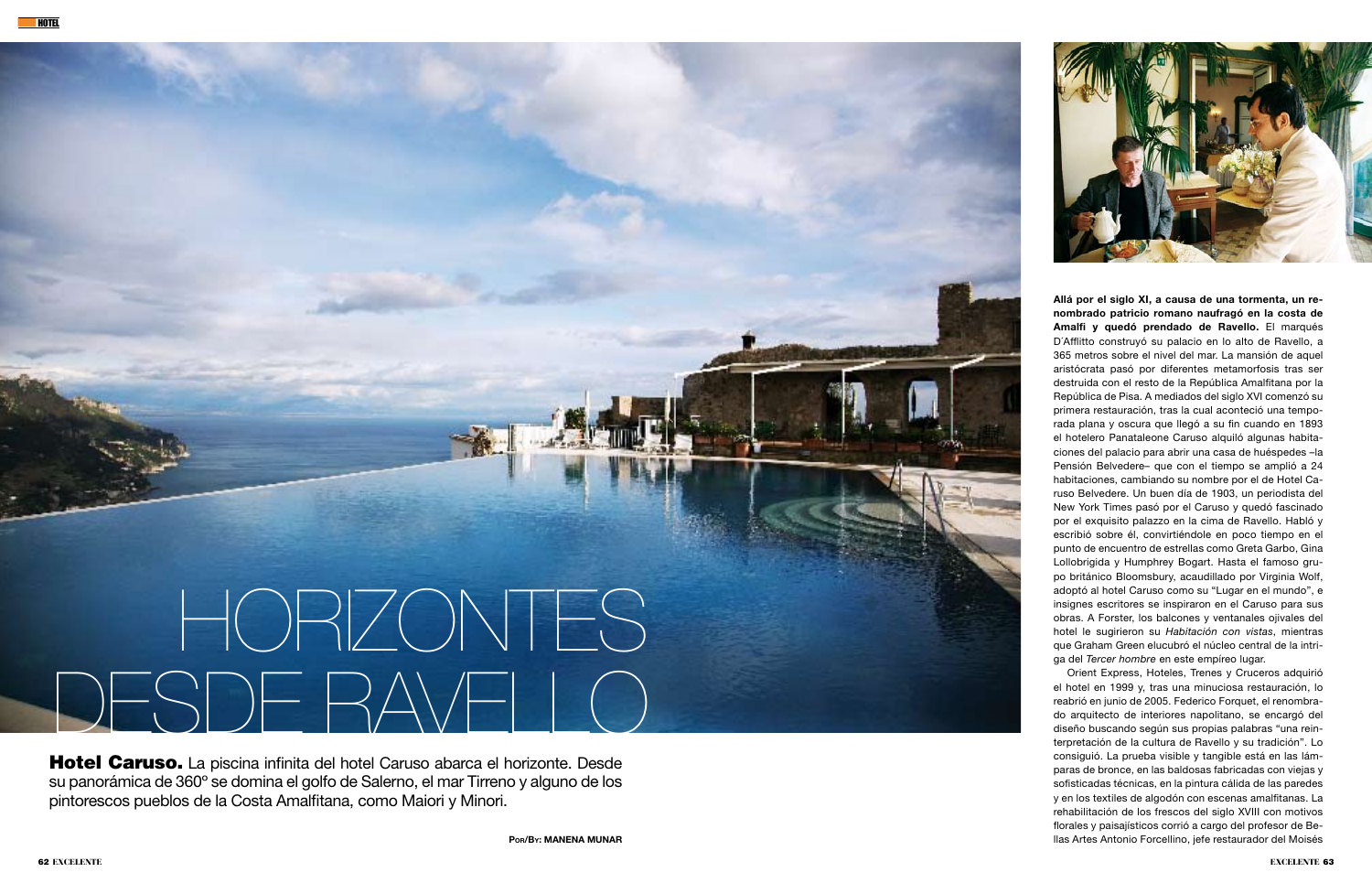

de Miguel Ángel en la tumba del Papa Julio II. La cerá mica adorna cada rincón haciendo gala de la tradición ancestral de Vietri y el mármol brilla con elegancia en las columnas y pilares del Caruso.

La sobriedad exterior del palazzo, con un portalón que podría haber pertenecido a la iglesia del siglo XIII de San Eustaquio en Pontone, da paso a un interior que acoge al visitante con la suavidad de sus tonos en pa redes y tapicerías, con la panorámica que asoma entre los ventanales y un trato con el personal, en el que se mezclan la simpatía y la profesionalidad. Tras recorrer los salones y las habitaciones con tranquilidad, reparan do en la escultura de una cabeza romana que sobresa le de la hornacina, una vasija panzuda tras la exquisita puerta, los frescos del techo, la marquetería o la ele gancia discreta de cada tapiz, se llega al jardín poblado con flora mediterránea. Los olivos, madroños, naranjos y limoneros se anticipan al recoleto huerto de hierbas y especias de donde el chef Mimmo Di Raffaele obtendrá aliño y condimentación para sus platos y ensaladas. Un delicioso ejemplo es la ensalada capricce, de atracti vos colores, que Mimmo ha aprovechado para, de forma ingeniosa y resultado sorprendente, crear el capricce doce, postre que, dulcemente, cuenta con los mismos ingredientes de albahaca, tomate y mozzarella y que el chef sirve artísticamente en el restaurante Belvedere. ●





## Las instalaciones del hotel miran hacia el golfo de Salerno.

The hotel's installations overlook the Gulf of Salerno.